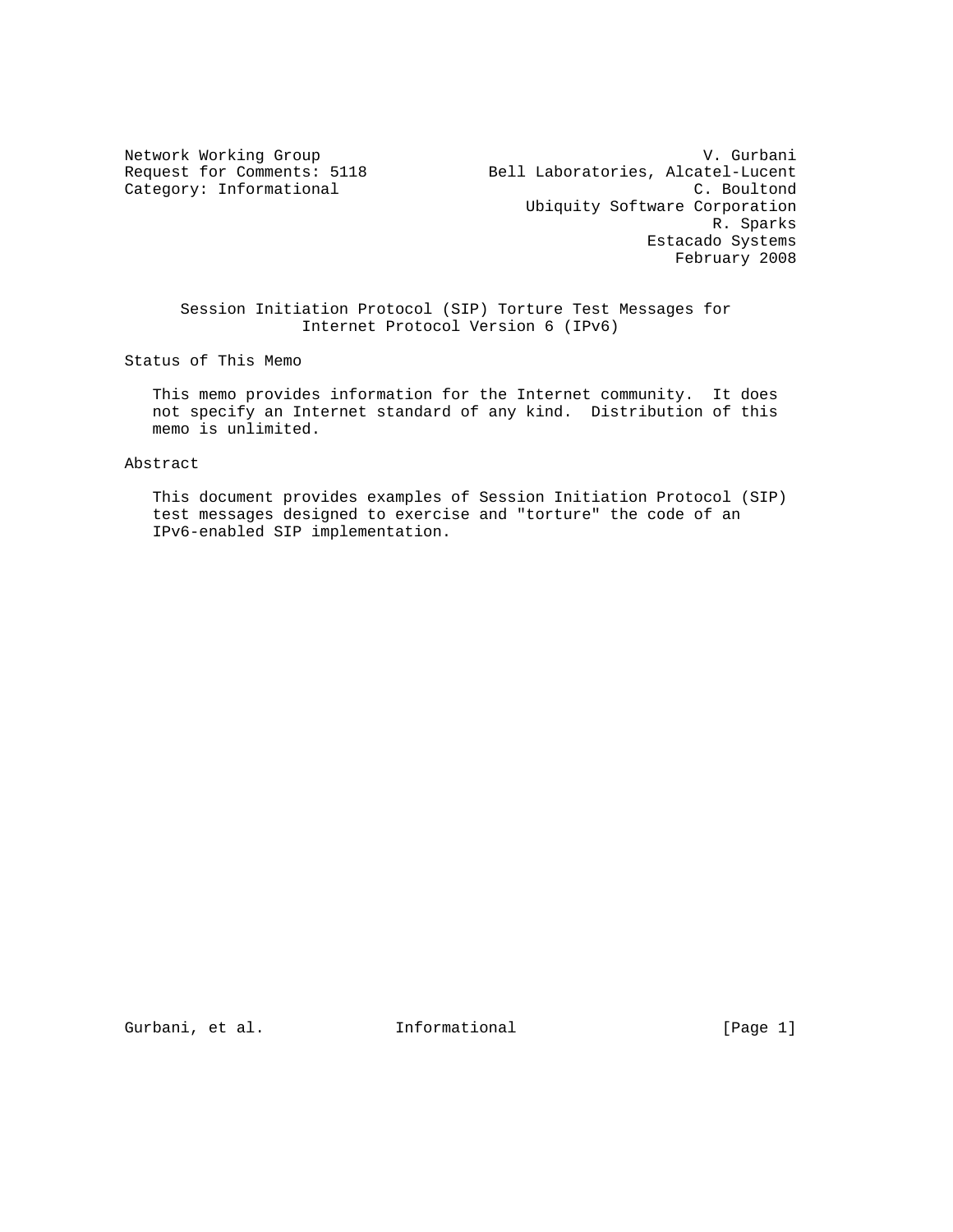## Table of Contents

| 2.1                                                   |
|-------------------------------------------------------|
| 3. SIP and IPv6 Network Configuration 4               |
|                                                       |
| 4.1. Valid SIP Message with an IPv6 Reference 5       |
| 4.2. Invalid SIP Message with an IPv6 Reference 5     |
|                                                       |
|                                                       |
|                                                       |
| 4.6. SIP Request with IPv6 Addresses in               |
|                                                       |
|                                                       |
|                                                       |
|                                                       |
| 4.10. IPv6 Reference Bug in RFC 3261 ABNF 11          |
|                                                       |
|                                                       |
|                                                       |
|                                                       |
|                                                       |
| Appendix A. Bit-Exact Archive of Each Test Message 15 |
| A.1. Encoded Reference Messages 16                    |

#### 1. Overview

 This document is informational, and is \*not normative\* on any aspect of SIP.

 This document contains test messages based on the current version (2.0) of the Session Initiation Protocol as defined in [RFC3261].

 This document is expected to be used as a companion document to the more general SIP torture test document [RFC4475], which does not include specific tests for IPv6 network identifiers.

 This document does not attempt to catalog every way to make an invalid message, nor does it attempt to be comprehensive in exploring unusual, but valid, messages. Instead, it tries to focus on areas that may cause interoperability problems in IPv6 deployments.

2. Document Conventions

 This document contains many examples of SIP messages with IPv6 network identifiers. The appendix contains an encoded binary form containing the bit-exact representation of all the messages and the script needed to decode them into separate files.

Gurbani, et al. 1nformational 1999 [Page 2]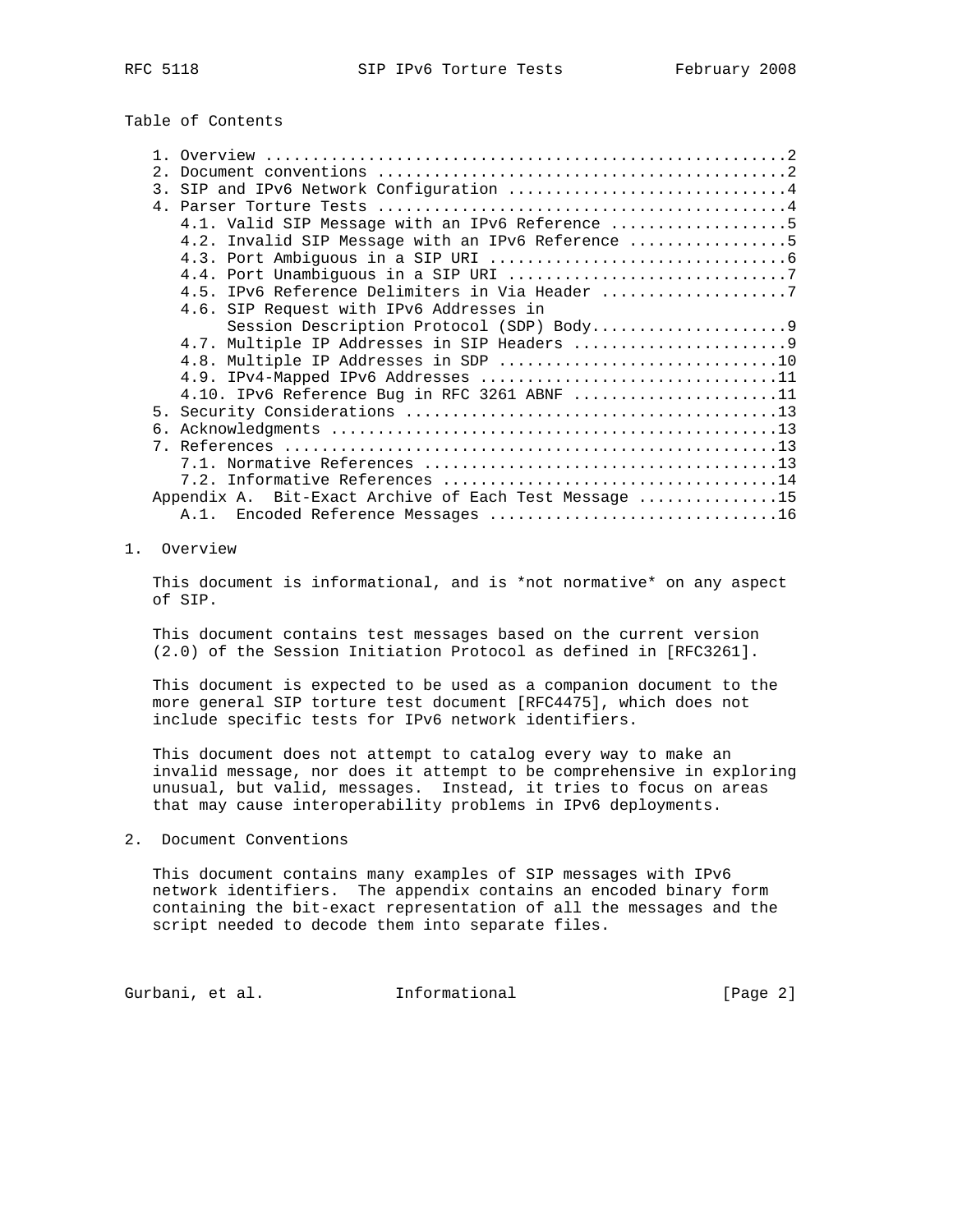The IPv6 addresses used in this document correspond to the 2001: DB8::/32 address prefix reserved for documentation [RFC3489]. Likewise, the IPv4 addresses used in this document correspond to the 192.0.2.0/24 address block as described in [RFC3330].

 Although SIP is a text-based protocol, some of these examples cannot be unambiguously rendered without additional markup due to the constraints placed on the formatting of RFCs. This document uses the <allOneLine/> markup convention established in [RFC4475] to avoid ambiguity and meet the Internet-Draft layout requirements. For the sake of completeness, the text defining this markup from Section 2.1 of [RFC4475] is reproduced in its entirety below:

 Several of these examples contain unfolded lines longer than 72 characters. These are captured between <allOneLine/> tags. The single unfolded line is reconstructed by directly concatenating all lines appearing between the tags (discarding any line feeds or carriage returns). There will be no whitespace at the end of lines. Any whitespace appearing at a fold-point will appear at the beginning of a line.

The following represent the same string of bits:

Header-name: first value, reallylongsecondvalue, third value

 <allOneLine> Header-name: first value, reallylongsecondvalue , third value </allOneLine> <allOneLine>

 Header-name: first value, reallylong second value, third value </allOneLine>

 Note that this is NOT SIP header-line folding, where different strings of bits have equivalent meaning.

Gurbani, et al. **Informational** [Page 3]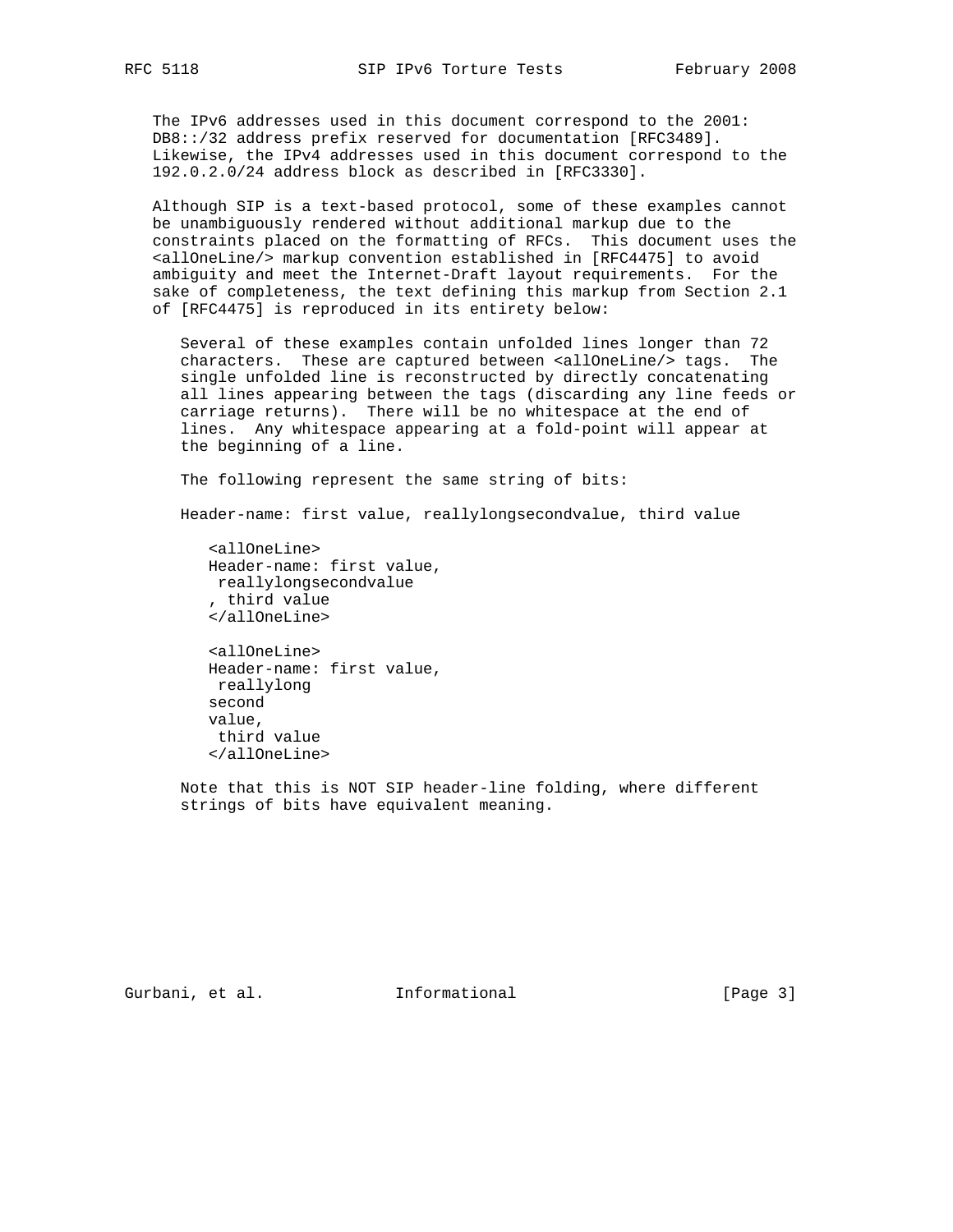3. SIP and IPv6 Network Configuration

 System-level issues like deploying a dual-stack proxy server, populating DNS with A and AAAA Resource Records (RRs), zero configuration discovery of outbound proxies for IPv4 and IPv6 networks, when a dual-stack proxy should Record-Route itself, and media issues also play a major part in the transition to IPv6. This document does not, however, address these issues. Instead, a companion document [sip-trans] provides more guidance on these issues.

4. Parser Torture Tests

 The test messages are organized into several sections. Some stress only the SIP parser and others stress both the parser and the application above it. Some messages are valid and some are not. Each example clearly calls out what makes any invalid messages incorrect.

 Please refer to the complete Augmented Backus-Naur Form (ABNF) in [RFC3261] on representing IPv6 references in SIP messages. IPv6 references are delimited by a "[" and "]". When an IPv6 reference is part of a SIP Uniform Resource Identifier (URI), RFC 3261 mandates that the "IPv6reference" production rule be used to recognize tokens that comprise an IPv6 reference. More specifically, the ABNF states the following:

| SIP-URI       | = "sip:" [ userinfo ] hostport                              |
|---------------|-------------------------------------------------------------|
|               | uri-parameters [ headers ]                                  |
| hostport      | $=$ host [ ":" port ]                                       |
| host          | = hostname / IPv4address / IPv6reference                    |
| IPv4address   | = 1*3DIGIT "." 1*3DIGIT "." 1*3DIGIT "." 1*3DIGIT           |
| IPv6reference | $=$ "[" IPv6address "]"                                     |
| IPv6address   | = hexpart [ ":" IPv4address ]                               |
| hexpart       | = hexseq / hexseq "::" $[$ hexseq $]$ / "::" $[$ hexseq $]$ |
| hexseg        | = $hex4 * ( " : " hex4)$                                    |
| hex4          | $= 1*4$ HEXDIG                                              |

Gurbani, et al. **Informational** [Page 4]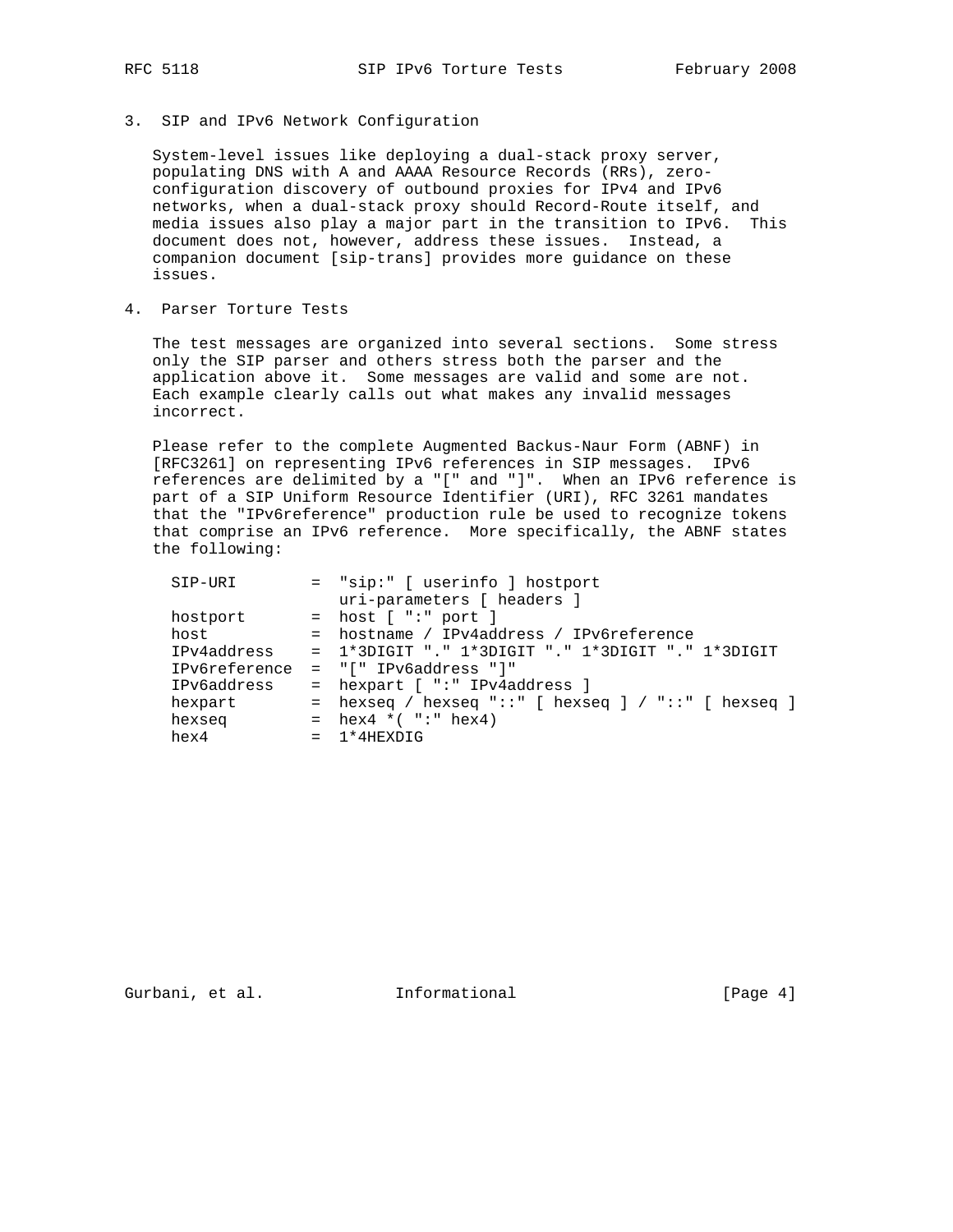4.1. Valid SIP Message with an IPv6 Reference

 The request below is well-formatted according to the grammar in [RFC3261]. An IPv6 reference appears in the Request-URI (R-URI), Via header field, and Contact header field.

Message Details: ipv6-good

 REGISTER sip:[2001:db8::10] SIP/2.0 To: sip:user@example.com From: sip:user@example.com;tag=81x2 Via: SIP/2.0/UDP [2001:db8::9:1];branch=z9hG4bKas3-111 Call-ID: SSG9559905523997077@hlau\_4100 Max-Forwards: 70 Contact: "Caller" <sip:caller@[2001:db8::1]> CSeq: 98176 REGISTER Content-Length: 0

4.2. Invalid SIP Message with an IPv6 Reference

 The request below is not well-formatted according to the grammar in [RFC3261]. The IPv6 reference in the R-URI does not contain the mandated delimiters for an IPv6 reference ("[" and "]").

 A SIP implementation receiving this request should respond with a 400 Bad Request error.

Message Details: ipv6-bad

 REGISTER sip:2001:db8::10 SIP/2.0 To: sip:user@example.com From: sip:user@example.com;tag=81x2 Via: SIP/2.0/UDP [2001:db8::9:1];branch=z9hG4bKas3-111 Call-ID: SSG9559905523997077@hlau\_4100 Max-Forwards: 70 Contact: "Caller" <sip:caller@[2001:db8::1]> CSeq: 98176 REGISTER Content-Length: 0

Gurbani, et al. **Informational** [Page 5]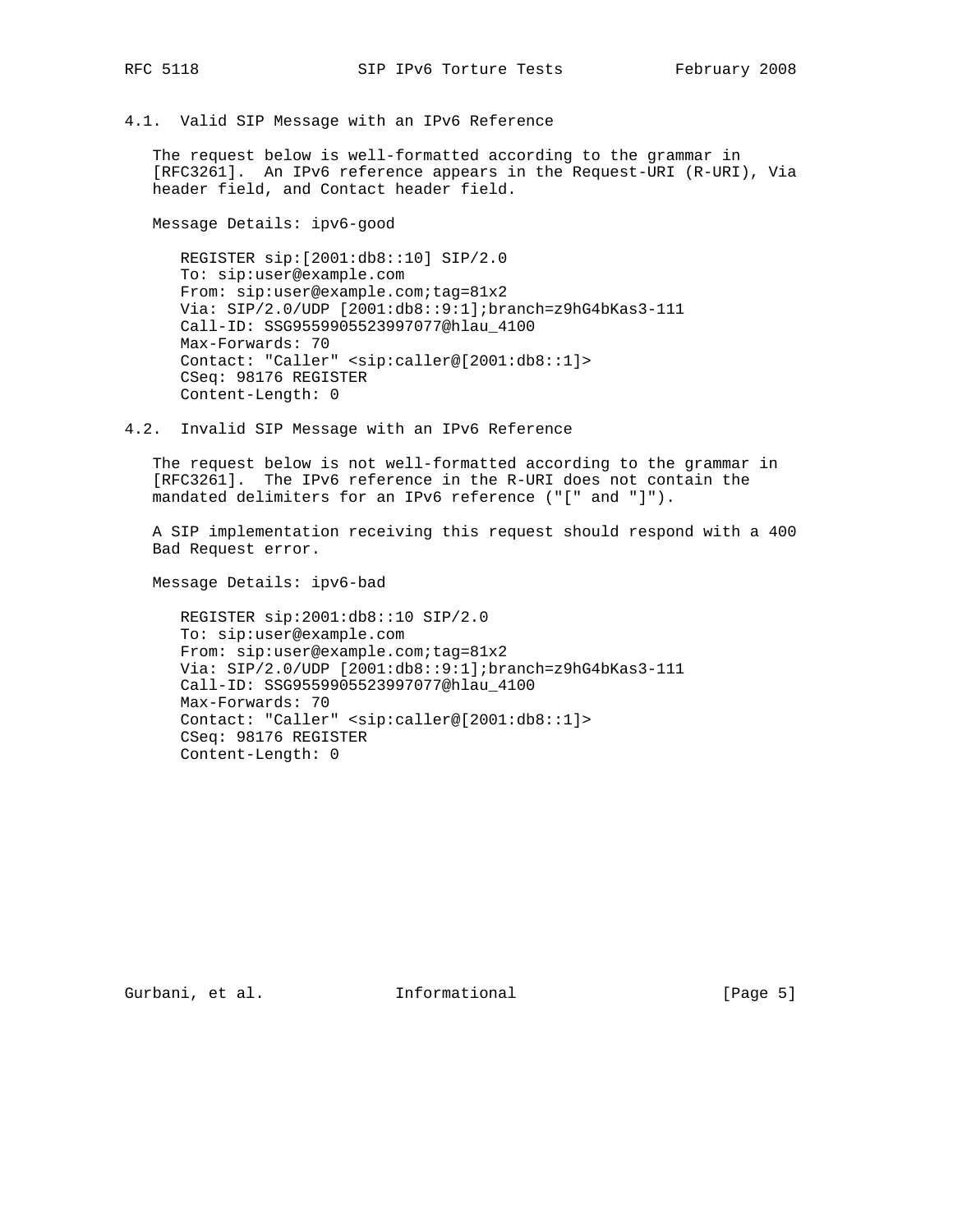#### 4.3. Port Ambiguous in a SIP URI

 IPv6 uses the colon to delimit octets. This may lead to ambiguity if the port number on which to contact a SIP server is inadvertently conflated with the IPv6 reference. Consider the REGISTER request below. The sender of the request intended to specify a port number (5070) to contact a server, but inadvertently, inserted the port number inside the closing "]" of the IPv6 reference. Unfortunately, since the IPv6 address in the R-URI is compressed, the intended port number becomes the last octet of the reference.

 From a parsing perspective, the request below is well-formed. However, from a semantic point of view, it will not yield the desired result. Implementations must ensure that when a raw IPv6 address appears in a SIP URI, then a port number, if required, appears outside the closing "]" delimiting the IPv6 reference. Raw IPv6 addresses can occur in many header fields, including the Contact, Route, and Record-Route header fields. They also can appear as the result of the "sent-by" production rule of the Via header field. Implementers are urged to consult the ABNF in [RFC3261] for a complete list of fields where a SIP URI can appear.

Message Details: port-ambiguous

 REGISTER sip:[2001:db8::10:5070] SIP/2.0 To: sip:user@example.com From: sip:user@example.com;tag=81x2 Via: SIP/2.0/UDP [2001:db8::9:1];branch=z9hG4bKas3-111 Call-ID: SSG9559905523997077@hlau\_4100 Contact: "Caller" <sip:caller@[2001:db8::1]> Max-Forwards: 70 CSeq: 98176 REGISTER Content-Length: 0

Gurbani, et al. **Informational** [Page 6]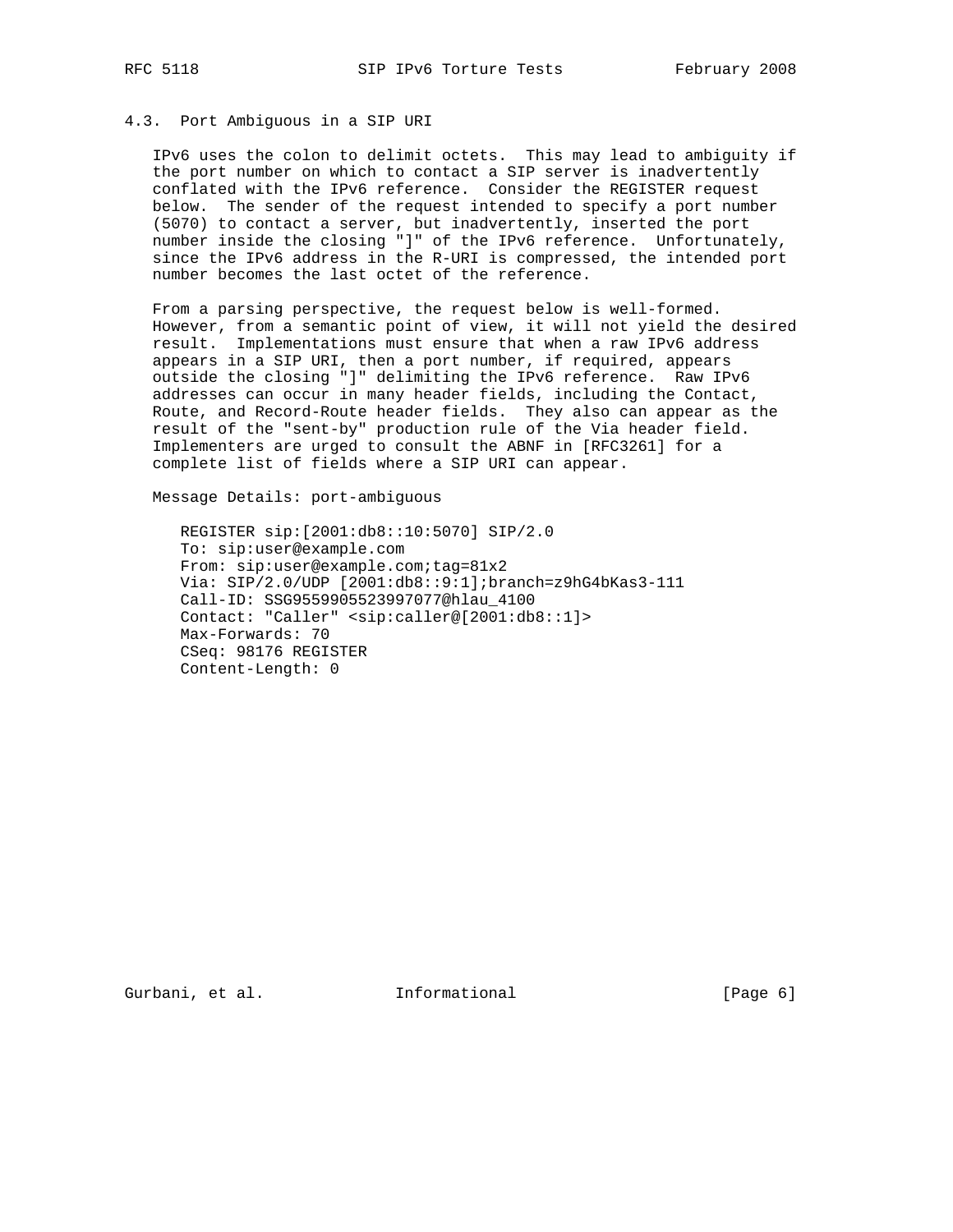# 4.4. Port Unambiguous in a SIP URI

 In contrast to the example in Section 4.3, the following REGISTER request leaves no ambiguity whatsoever on where the IPv6 address ends and the port number begins. This REGISTER request is well formatted per the grammar in [RFC3261].

Message Details: port-unambiguous

 REGISTER sip:[2001:db8::10]:5070 SIP/2.0 To: sip:user@example.com From: sip:user@example.com;tag=81x2 Via: SIP/2.0/UDP [2001:db8::9:1];branch=z9hG4bKas3-111 Call-ID: SSG9559905523997077@hlau\_4100 Contact: "Caller" <sip:caller@[2001:db8::1]> Max-Forwards: 70 CSeq: 98176 REGISTER Content-Length: 0

4.5. IPv6 Reference Delimiters in Via Header

 IPv6 references can also appear in Via header fields; more specifically in the "sent-by" production rule and the "via-received" production rule. In the "sent-by" production rule, the sequence of octets comprising the IPv6 address is defined to appear as an "IPv6reference" non-terminal, thereby mandating the "[" and "]" delimiters. However, this is not the case for the "via-received" non-terminal. The "via-received" production rule is defined as follows:

via-received = "received" EQUAL (IPv4address / IPv6address)

 The "IPv6address" non-terminal is defined not to include the delimiting "[" and "]". This has led to the situation documented during the 18th SIP Interoperability Event [Email-SIPit]:

 Those testing IPv6 made different assumptions about enclosing literal v6 addresses in Vias in []. By the end of the event, most implementations were accepting either. Its about 50/50 on what gets sent.

 While it would be beneficial if the same non-terminal ("IPv6reference") was used for both the "sent-by" and "via-received" production rules, there has not been a consensus in the working group to that effect. Thus, the best that can be suggested is that implementations must follow the Robustness Principle [RFC1122] and be liberal in accepting a "received" parameter with or without the

Gurbani, et al. **Informational** [Page 7]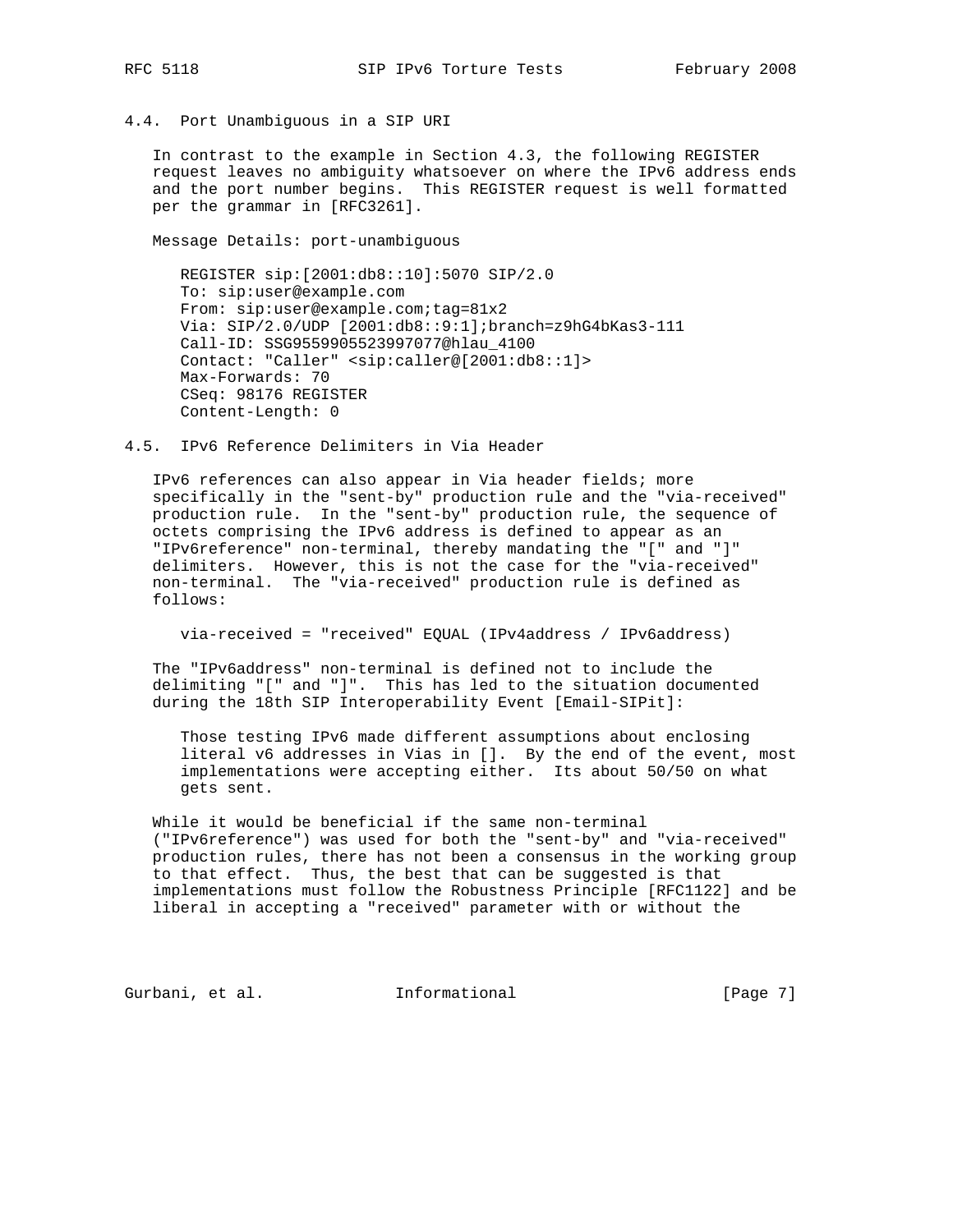delimiting "[" and "]" tokens. When sending a request, implementations must not put the delimiting "[" and "]" tokens.

 The two test cases below are designed to stress this behavior. A SIP implementation receiving either of these messages must parse them successfully.

 The request below contains an IPv6 address in the Via "received" parameter. The IPv6 address is delimited by "[" and "]". Even though this is not a valid request based on a strict interpretation of the grammar in [RFC3261], robust implementations must nonetheless be able to parse the topmost Via header field and continue processing the request.

Message Details: via-received-param-with-delim

 BYE sip:[2001:db8::10] SIP/2.0 To: sip:user@example.com;tag=bd76ya From: sip:user@example.com;tag=81x2 <allOneLine> Via: SIP/2.0/UDP [2001:db8::9:1];received=[2001:db8::9:255]; branch=z9hG4bKas3-111 </allOneLine> Call-ID: SSG9559905523997077@hlau\_4100 Max-Forwards: 70 CSeq: 321 BYE Content-Length: 0

 The OPTIONS request below contains an IPv6 address in the Via "received" parameter without the adorning "[" and "]". This request is valid according to the grammar in [RFC3261].

Message Details: via-received-param-no-delim

 OPTIONS sip:[2001:db8::10] SIP/2.0 To: sip:user@example.com From: sip:user@example.com;tag=81x2 <allOneLine> Via: SIP/2.0/UDP [2001:db8::9:1];received=2001:db8::9:255; branch=z9hG4bKas3 </allOneLine> Call-ID: SSG95523997077@hlau\_4100 Max-Forwards: 70 Contact: "Caller" <sip:caller@[2001:db8::9:1]> CSeq: 921 OPTIONS Content-Length: 0

Gurbani, et al. 1nformational 1999 [Page 8]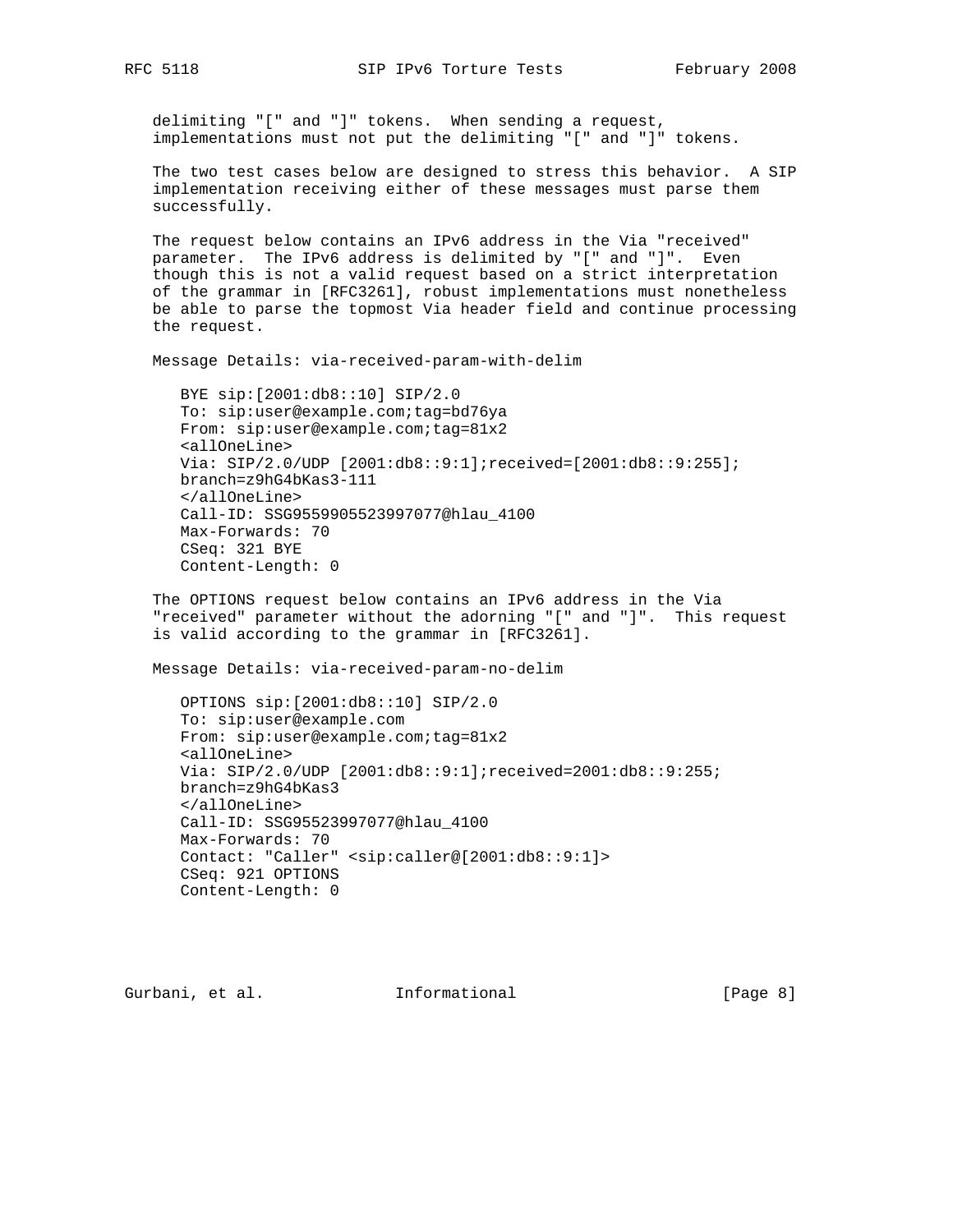4.6. SIP Request with IPv6 Addresses in Session Description Protocol (SDP) Body

 This request below is valid and well-formed according to the grammar in [RFC3261]. Note that the IPv6 addresses in the SDP [RFC4566] body do not have the delimiting "[" and "]".

Message Details: ipv6-in-sdp

 INVITE sip:user@[2001:db8::10] SIP/2.0 To: sip:user@[2001:db8::10] From: sip:user@example.com;tag=81x2 Via: SIP/2.0/UDP [2001:db8::20];branch=z9hG4bKas3-111 Call-ID: SSG9559905523997077@hlau\_4100 Contact: "Caller" <sip:caller@[2001:db8::20]> CSeq: 8612 INVITE Max-Forwards: 70 Content-Type: application/sdp Content-Length: 268

 $v=0$  o=assistant 971731711378798081 0 IN IP6 2001:db8::20 s=Live video feed for today's meeting c=IN IP6 2001:db8::20 t=3338481189 3370017201 m=audio 6000 RTP/AVP 2 a=rtpmap:2 G726-32/8000 m=video 6024 RTP/AVP 107 a=rtpmap:107 H263-1998/90000

4.7. Multiple IP Addresses in SIP Headers

 The request below is valid and well-formed according to the grammar in [RFC3261]. The Via list contains a mix of IPv4 addresses and IPv6 references.

Gurbani, et al. 1nformational (Page 9)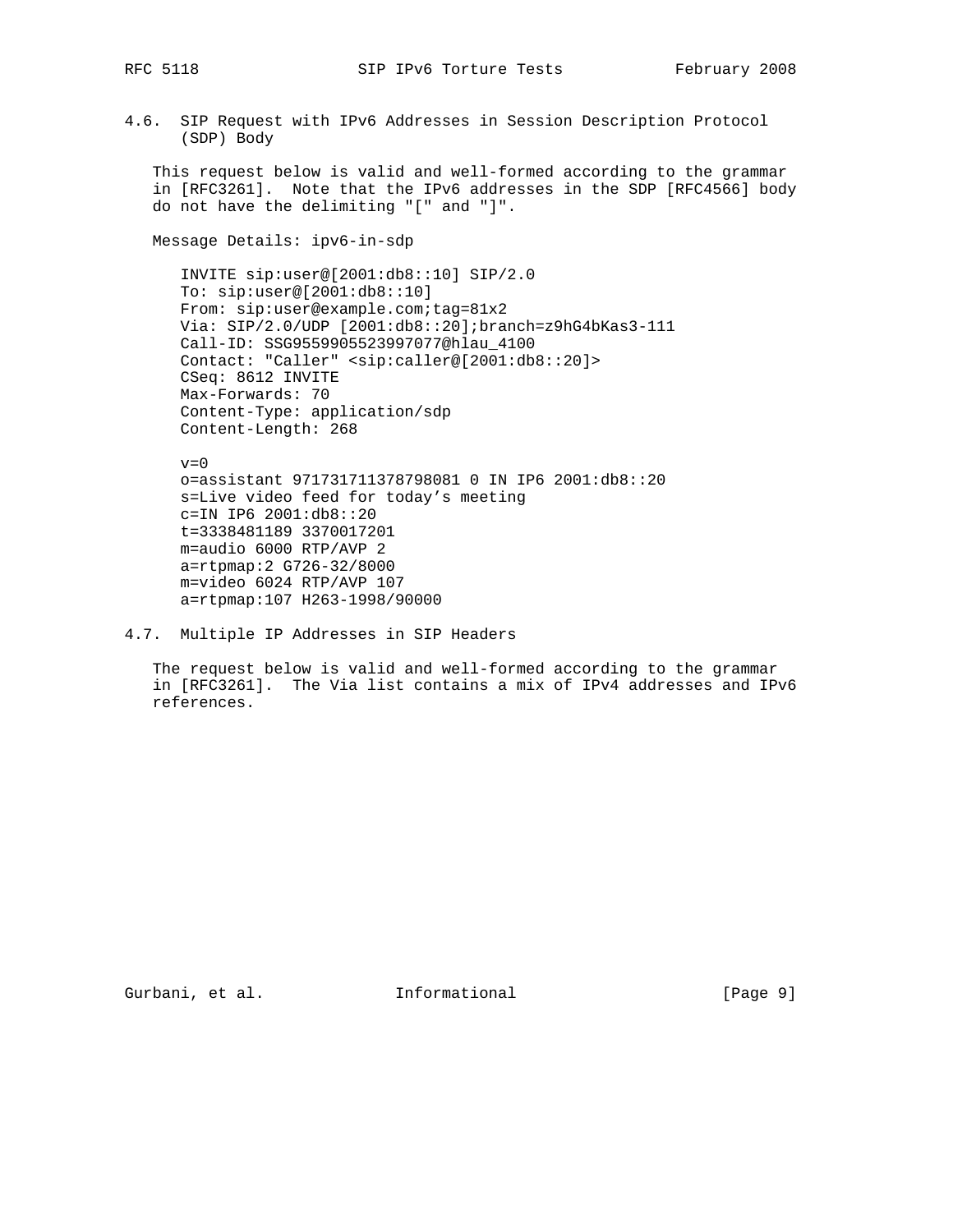Message Details: mult-ip-in-header

 BYE sip:user@host.example.net SIP/2.0 Via: SIP/2.0/UDP [2001:db8::9:1]:6050;branch=z9hG4bKas3-111 Via: SIP/2.0/UDP 192.0.2.1;branch=z9hG4bKjhja8781hjuaij65144 <allOneLine> Via: SIP/2.0/TCP [2001:db8::9:255];branch=z9hG4bK451jj; received=192.0.2.200 </allOneLine> Call-ID: 997077@lau\_4100 Max-Forwards: 70 CSeq: 89187 BYE To: sip:user@example.net;tag=9817--94 From: sip:user@example.com;tag=81x2 Content-Length: 0

4.8. Multiple IP Addresses in SDP

 The request below is valid and well-formed according to the grammar in [RFC3261]. The SDP contains multiple media lines, and each media line is identified by a different network connection address.

Message Details: mult-ip-in-sdp

 INVITE sip:user@[2001:db8::10] SIP/2.0 To: sip:user@[2001:db8::10] From: sip:user@example.com;tag=81x2 Via: SIP/2.0/UDP [2001:db8::9:1];branch=z9hG4bKas3-111 Call-ID: SSG9559905523997077@hlau\_4100 Contact: "Caller" <sip:caller@[2001:db8::9:1]> Max-Forwards: 70 CSeq: 8912 INVITE Content-Type: application/sdp Content-Length: 181

 $v=0$  o=bob 280744730 28977631 IN IP4 host.example.com  $s=$  $t=0$  0 m=audio 22334 RTP/AVP 0 c=IN IP4 192.0.2.1 m=video 6024 RTP/AVP 107 c=IN IP6 2001:db8::1 a=rtpmap:107 H263-1998/90000

Gurbani, et al. 1nformational [Page 10]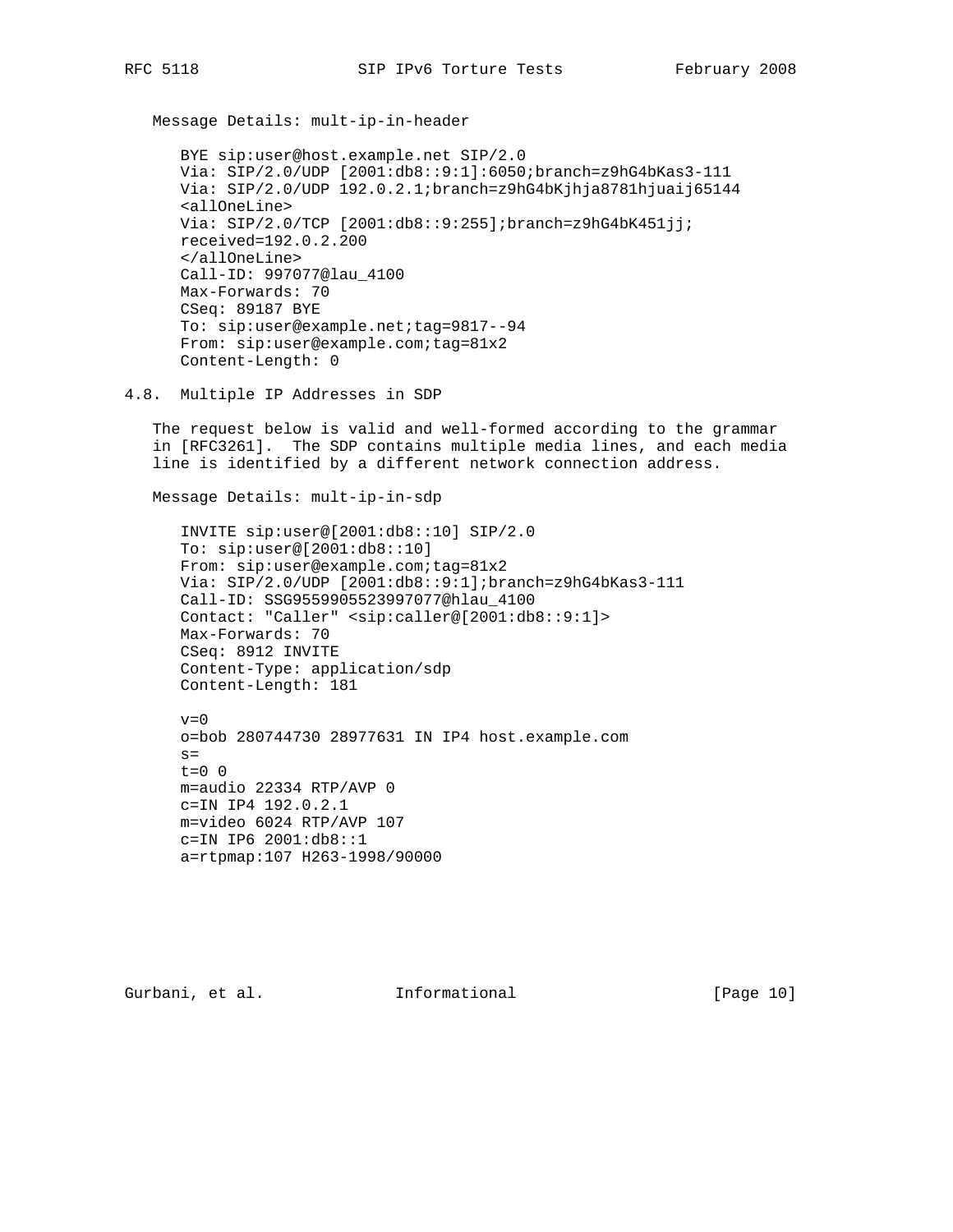#### 4.9. IPv4-Mapped IPv6 Addresses

 An IPv4-mapped IPv6 address is usually represented with the last 32 bits appearing as a dotted-decimal IPv4 address; e.g., ::ffff: 192.0.2.1. A SIP implementation receiving a message that contains such a mapped address must be prepared to parse it successfully. An IPv4-mapped IPv6 address may appear in signaling, or in the SDP carried by the signaling message, or in both. If a port number is part of the URI represented by the IPv4-mapped IPv6 address, then it must appear outside the delimiting "]" (cf. Section 4.4).

 The message below is well-formed according to the grammar in [RFC3261]. The Via list contains two Via headers, both of which include an IPv4-mapped IPv6 address. An IPv4-mapped IPv6 address also appears in the Contact header and the SDP. The topmost Via header includes a port number that is appropriately delimited by "]".

Message Details: ipv4-mapped-ipv6

 INVITE sip:user@example.com SIP/2.0 To: sip:user@example.com From: sip:user@east.example.com;tag=81x2 Via: SIP/2.0/UDP [::ffff:192.0.2.10]:19823;branch=z9hG4bKbh19 Via: SIP/2.0/UDP [::ffff:192.0.2.2];branch=z9hG4bKas3-111 Call-ID: SSG9559905523997077@hlau\_4100 Contact: "T. desk phone" <sip:ted@[::ffff:192.0.2.2]> CSeq: 612 INVITE Max-Forwards: 70 Content-Type: application/sdp Content-Length: 236

 $v=0$  o=assistant 971731711378798081 0 IN IP6 ::ffff:192.0.2.2 s=Call me soon, please! c=IN IP6 ::ffff:192.0.2.2 t=3338481189 3370017201 m=audio 6000 RTP/AVP 2 a=rtpmap:2 G726-32/8000 m=video 6024 RTP/AVP 107 a=rtpmap:107 H263-1998/90000

 It is possible to follow the IPv6reference production rule of RFC 3261 ABNF -- the relevant portion of which is reproduced at the top of Section 4 -- and arrive at the following construct:

[2001:db8:::192.0.2.1]

Gurbani, et al. **Informational** [Page 11]

<sup>4.10.</sup> IPv6 Reference Bug in RFC 3261 ABNF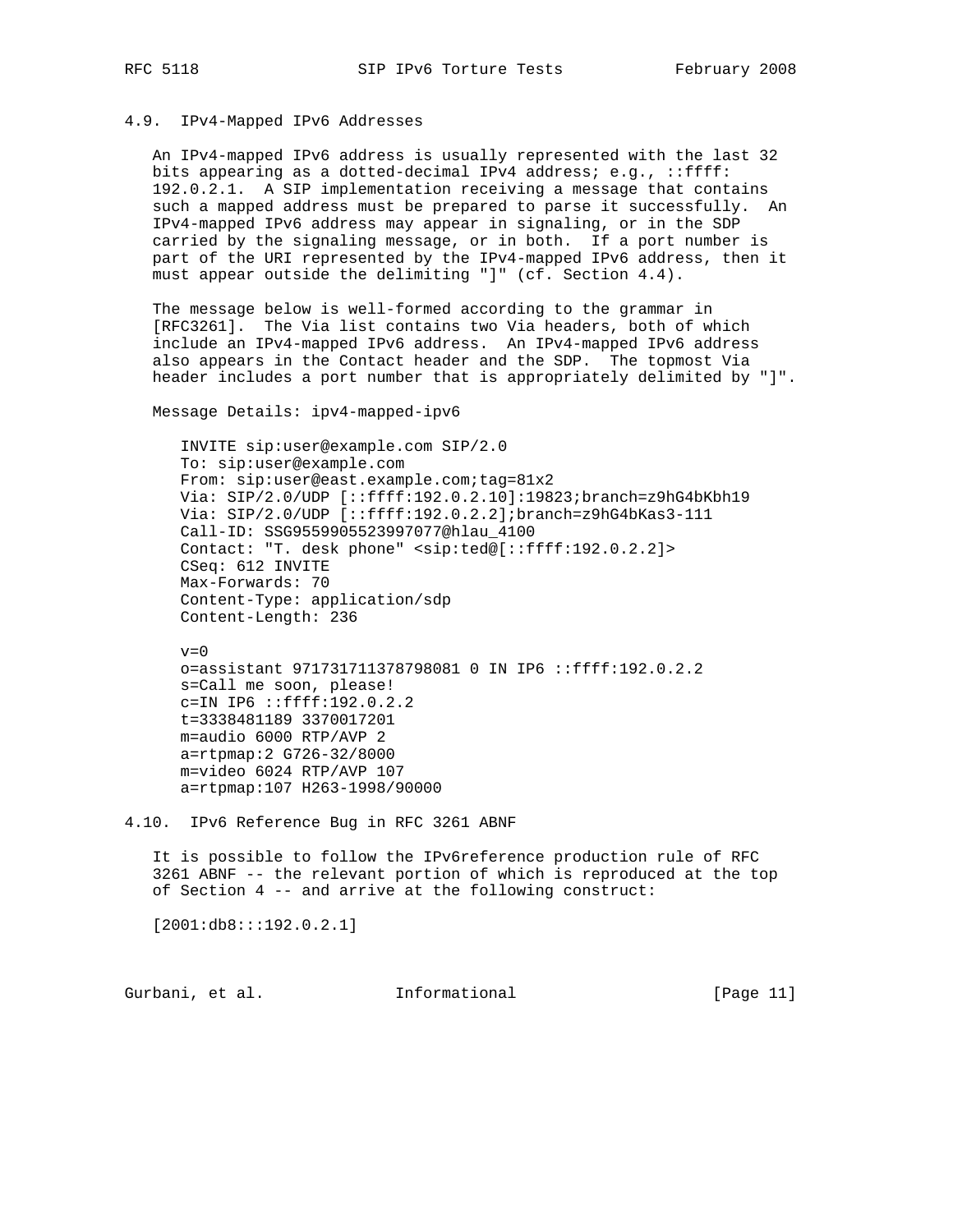Note the extra colon before the IPv4 address in the above construct. The correct construct, of course, is:

[2001:db8::192.0.2.1]

 The ABNF pertaining to IPv6 references in RFC 3261 was derived from RFC 2373 [RFC2373], which has been obsoleted by RFC 4291 [RFC4291]. The specific behavior of inserting an extra colon was inherited from RFC 2373, and has been remedied in RFC 4291. However, following the Robustness Principle [RFC1122], an implementation must tolerate both of the above constructs.

 The message below includes an extra colon in the IPv6 reference. A SIP implementation receiving such a message may exhibit robustness by successfully parsing the IPv6 reference (it can choose to ignore the extra colon when parsing the IPv6 reference. If the SIP implementation is acting in the role of a proxy, it may additionally serialize the message without the extra colon to aid the next downstream server).

Message Details: ipv6-bug-abnf-3-colons

 OPTIONS sip:user@[2001:db8:::192.0.2.1] SIP/2.0 To: sip:user@[2001:db8:::192.0.2.1] From: sip:user@example.com;tag=810x2 Via: SIP/2.0/UDP lab1.east.example.com;branch=z9hG4bKas3-111 Call-ID: G9559905523997077@hlau\_4100 CSeq: 689 OPTIONS Max-Forwards: 70 Content-Length: 0

 The next message has the correct syntax for the IPv6 reference in the R-URI.

Message Details: ipv6-correct-abnf-2-colons

 OPTIONS sip:user@[2001:db8::192.0.2.1] SIP/2.0 To: sip:user@[2001:db8::192.0.2.1] From: sip:user@example.com;tag=810x2 Via: SIP/2.0/UDP lab1.east.example.com;branch=z9hG4bKas3-111 Call-ID: G9559905523997077@hlau\_4100 CSeq: 689 OPTIONS Max-Forwards: 70 Content-Length: 0

Gurbani, et al. **Informational** [Page 12]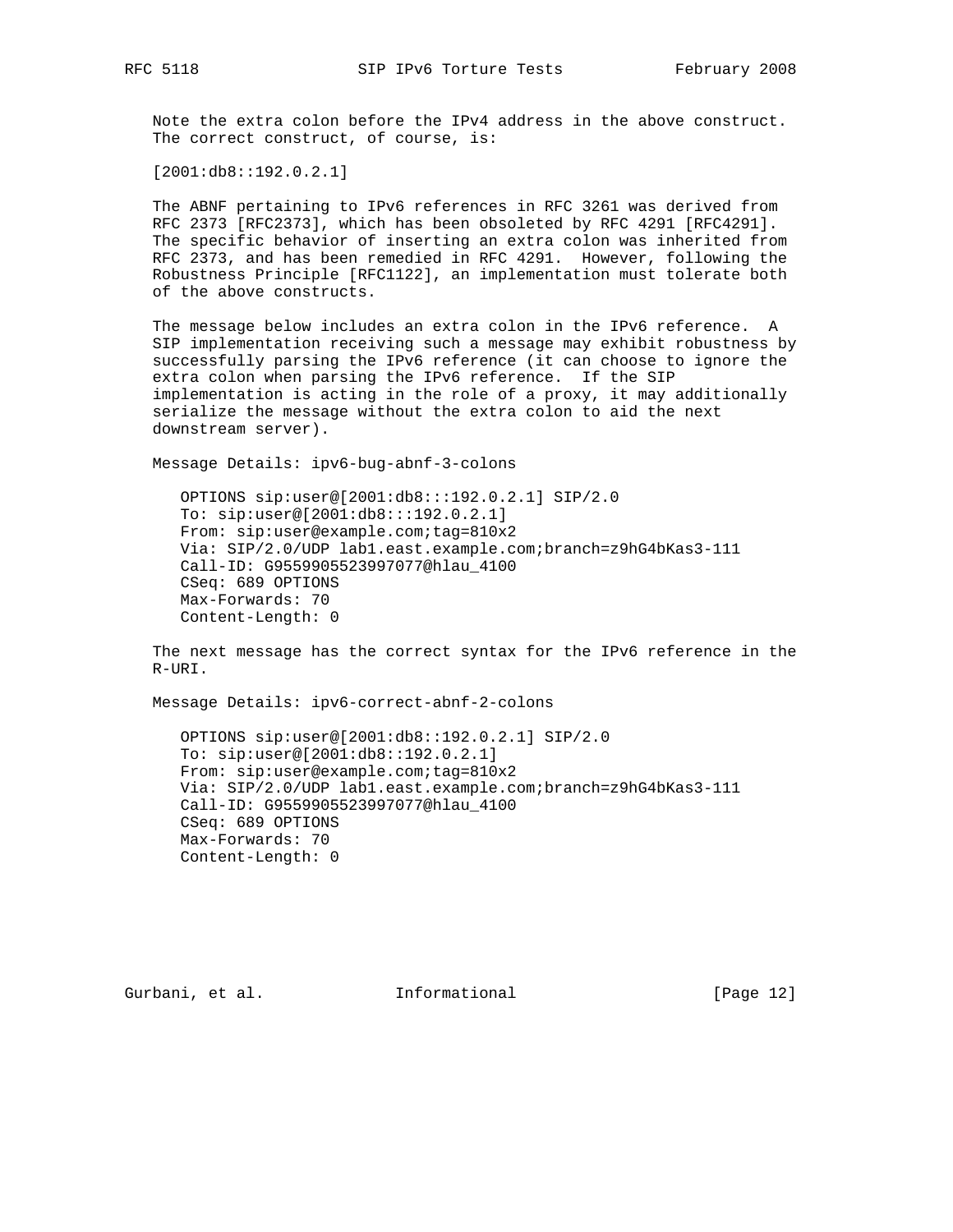#### 5. Security Considerations

 This document presents examples of SIP messages with IPv6 references contained in the signaling headers and SDP payload. While this document may clarify the behavior of SIP elements processing a

 message with IPv6 references, it does not normatively change the base SIP [RFC3261] specification in any way. Consequently, all security considerations in [RFC3261] apply.

 Parsers must carefully consider edge conditions and malicious input as part of their design. Attacks on many Internet systems use crafted input to cause implementations to behave in undesirable ways. Many of the messages in this document are designed to stress a parser implementation at points traditionally used for such attacks. This document does not, however, attempt to be comprehensive. It contains some common pitfalls that the authors have discovered while parsing IPv6 identifiers in SIP implementations.

6. Acknowledgments

 The authors thank Jeroen van Bemmel, Dennis Bijwaard, Gonzalo Camarillo, Bob Gilligan, Alan Jeffrey, Larry Kollasch, Erik Nordmark, Kumiko Ono, Pekka Pessi, Jon Peterson, and other members of the SIP related working groups for input provided during the construction of the document and discussion of the test cases.

This work is being discussed on the sipping@ietf.org mailing list.

 A.B. Nataraju and A.C. Mahendran provided working group last call comments.

 Mohamed Boucadair and Brian Carpenter suggested new test cases for inclusion in the document.

- 7. References
- 7.1. Normative References
	- [RFC1122] Braden, R., Ed., "Requirements for Internet Hosts Communication Layers", STD 3, RFC 1122, October 1989.
	- [RFC3261] Rosenberg, J., Schulzrinne, H., Camarillo, G., Johnston, A., Peterson, J., Sparks, R., Handley, M., and E. Schooler, "SIP: Session Initiation Protocol", RFC 3261, June 2002.

Gurbani, et al. **Informational** [Page 13]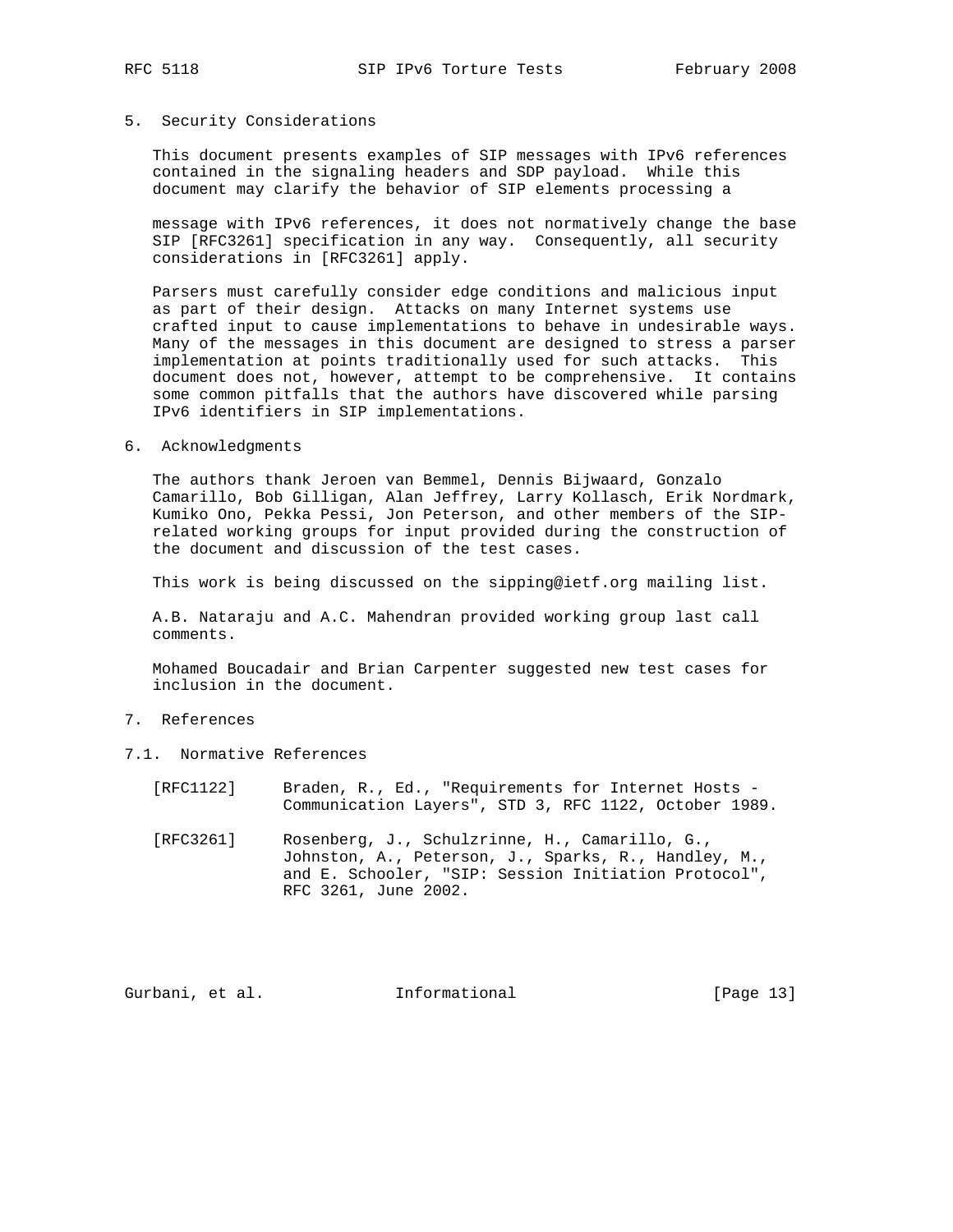- [RFC3330] IANA, "Special-Use IPv4 Addresses", RFC 3330, September 2002.
- [RFC3489] Rosenberg, J., Weinberger, J., Huitema, C., and R. Mahy, "STUN - Simple Traversal of User Datagram Protocol (UDP) Through Network Address Translators (NATs)", RFC 3489, March 2003.
- [RFC4475] Sparks, R., Ed., Hawrylyshen, A., Johnston, A., Rosenberg, J., and H. Schulzrinne, "Session Initiation Protocol (SIP) Torture Test Messages", RFC 4475, May 2006.
- [RFC4566] Handley, M., Jacobson, V., and C. Perkins, "SDP: Session Description Protocol", RFC 4566, July 2006.

#### 7.2. Informative References

- [RFC2373] Hinden, R. and S. Deering, "IP Version 6 Addressing Architecture", RFC 2373, July 1998.
- [RFC4291] Hinden, R. and S. Deering, "IP Version 6 Addressing Architecture", RFC 4291, February 2006.
- [sip-trans] Camarillo, G., El Malki, K., and V. Gurbani, "IPv6 Transition in the Session Initiation Protocol (SIP)", Work in Progress, August 2007.
- [Email-SIPit] Sparks, R., "preliminary report: SIPit 18", Electronic Mail archived at http://www1.ietf.org/mail-archive/web/ sip/current/msg14103.html, April 2006.

Gurbani, et al. 10 Informational [Page 14]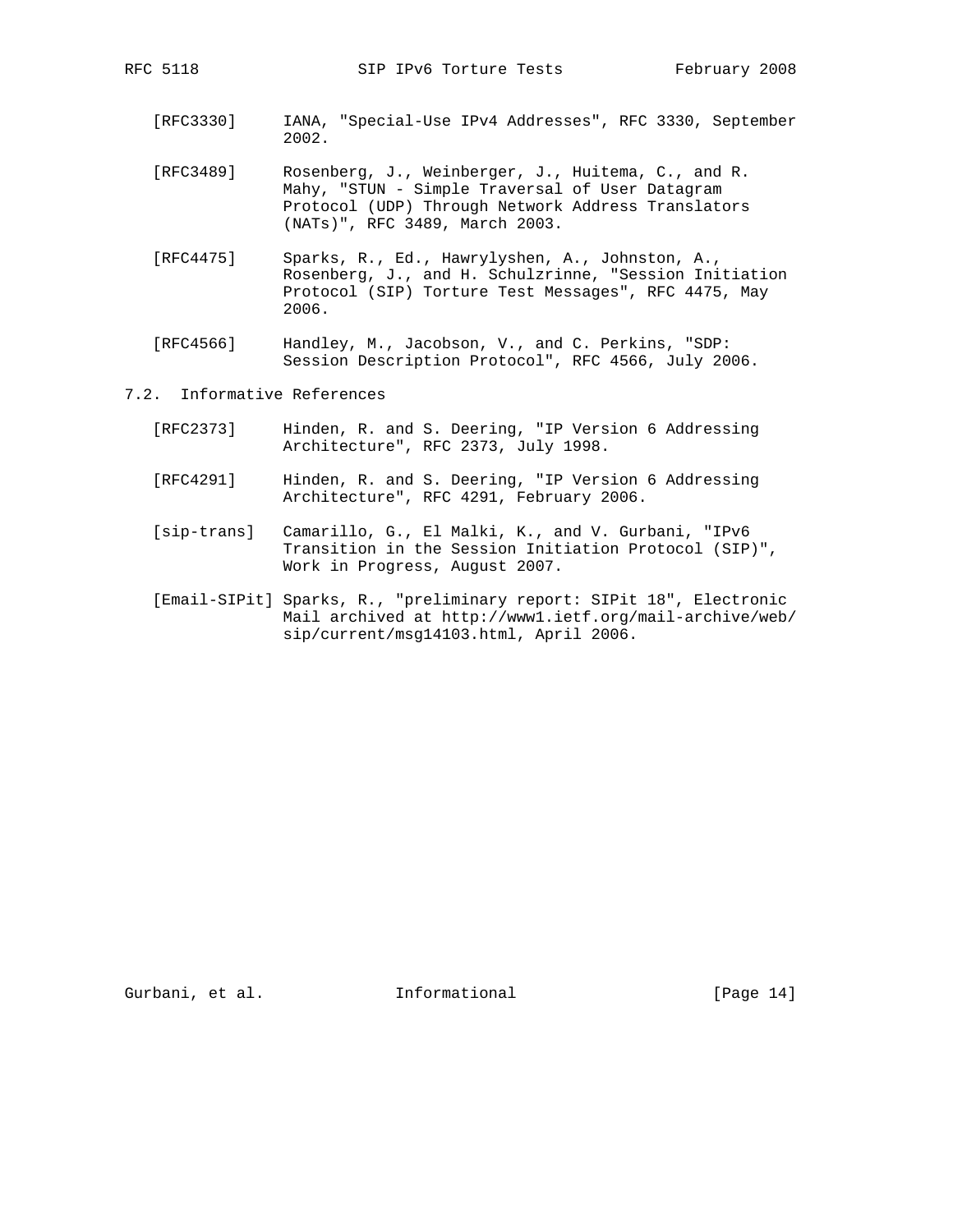Appendix A. Bit-Exact Archive of Each Test Message

 The following text block is an encoded, gzip compressed TAR archive of files that represent each of the example messages discussed in Section 4.

 To recover the compressed archive file intact, the text of this document may be passed as input to the following Perl script (the output should be redirected to a file or piped to "tar -xzvf -").

```
 #!/usr/bin/perl
 use strict;
 my $bdata = "";
use MIME::Base64;
while(\langle \rangle {
 if (/-- BEGIN MESSAGE ARCHIVE --/ .. /-- END MESSAGE ARCHIVE --/) {
       if ( m/\uparrow\s*[\uparrow\s]+\s*$/) {
            $bdata = $bdata . $_;
         }
   }
 }
 print decode_base64($bdata);
```
 Alternatively, the base-64 encoded block can be edited by hand to remove document structure lines and fed as input to any base-64 decoding utility.

Gurbani, et al. 10 Informational [Page 15]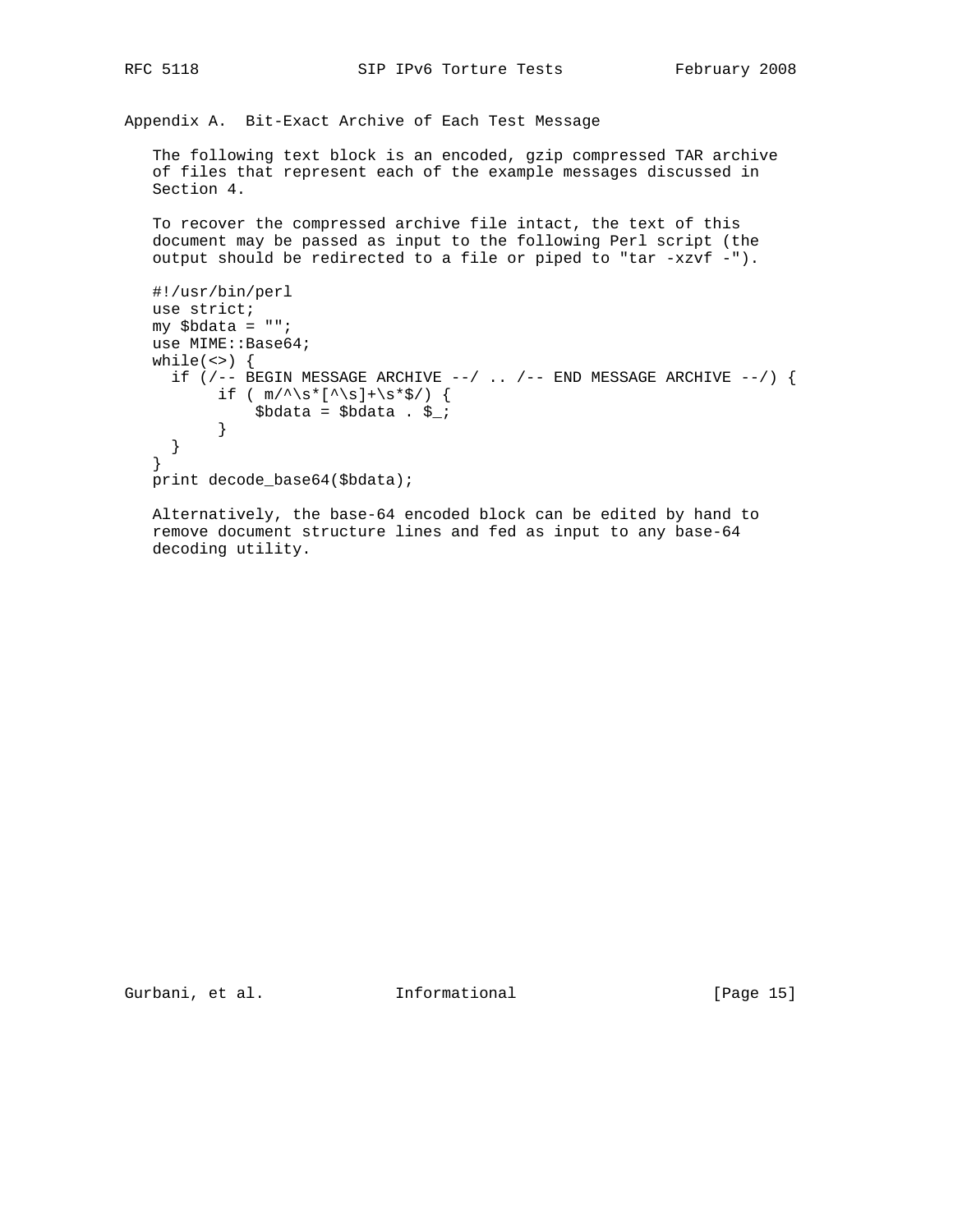### A.1. Encoded Reference Messages

#### -- BEGIN MESSAGE ARCHIVE --

 H4sICPujD0cAA21zZy50YXIA7Vpbc6M2GPUzv0Ldl74UWzckIHUnbXY39XS760ncz HQ6mY5sFBuvDRSwN+mvrwAb303c2GQ34byAjYSEpHO+i1Rv1E4OCCnkEKorRJyl1+ R2dk1RQ6oE4RhxRNT/CCHGa8bpu1arTaJYhKrJ6ef+3nJ+PJDhnufzD8ku+LidPB3 qDTeYUn0sgkA6urpnx28DIggZpbvmHyFOF/NPWTL/FFFcg8fvyiZe+fy3Pt60Ou9A 5Ab2JJLhubwX42Ak6z1/DK5b7QauQ63j21sLaO9Df7z8SERxfen5WSz6TRPdY+3GF fb8dY0/3rbBX7Z9p2AjS/1Tx3UEb9W9iclZNxReb9D81xpc0u5v3QGyimvj27VqIi K60hDtQoxGeuutqn19aRmGZUHDwMSyOOT8fDASk7+pWpvahe/Fohfb4E2nDhwZfQb BwPfkG/Bj8m2xdM43W/xJu7iW/9iAIQyyQdR+F/f6ez/8IkInsgHP3iu9WO88BNIG imIjtydi1/cakRPkTz9Irx8PbIAJ07RpE2p+U0SRq9alFwOLI06UKiLCTW6Z0EQAq vZAq83Aep+0qJl8MBhLEPm+9wNQ8yAi+Z3Wa+6qETcJISY1ETItQAhPGIoh0sZNMX FcHzC1lsFVp934+aYNsCaaYRworbAxuOSY6QQ3TFVCFZ+6jkyKY5oXV5ReVFA/wK+ YqWmxLLNhJRzRnnvtV5jpP9O7wjldGwX6DyklSv8Z5AZEmPNE/7FBWKX/JeDq3WXr uvPuKlVxrEbedrqmreh6uPo/TvgXbVg2eqJubxXcTMiTN8hwpuC99Mf5Utso12/LV GsSzIdhQ5Sh9rJlasb/vu+fTgCK+W8s+I9pyn9OKv+vDKzwf5kg8LZSgFegADP+u5 6uXNITtVEU/0GO5/zHkKX2X7m8vOJ/CViP/x4jAatlnqwCGB4tfCvgvGppTnrziHE bMw+L25Y7pGK2D+5Ugix+upPSAXd+CGLfEQ/fRyqUk7Hr9RcR3ErdKnqr8ETUG+PJ KNbdIDEBAymcvSL3/1Dk/6l1l+s/wjDN/xECK/0vAb/8uST+A38pgefJOJf/IifOZ tCAO0R8o26e81urMBwMhclNNBhOhDtkBqJ0tXLnYq1hbBjrpoMaaDg8C2VPKlV1mn mmKzETc2syMyB7nMjMRFjI5EAN0HYHWI1Pat8S91HXLfooO/jVOZcr/D+RC1jEf85 Zzn+MMv9PWc6K/yXgK/D/nh4FPtoBtNKwbzffc5fwMA8QmWjuAXb9LsAm5JRyAtWd pRY3QZnnR8GKwCYRdNRUThwEMHfZMCZk4YTBueNHF6q5213b4iSiIh+u3gj8MNbFu Ov2J/4kOsUaK8z/GLn9R4Rl9l+NYMX/ErA7/2MbkH8bSaCDcj47yP9ak0Az/k+8Ey rAIfynGKX8p8So+F8C9uR/UwGo+P/S+T91hT6Pl/RAhGKse77uyJE7PlIbhfxni/1 fg6X7Pwzzav+nDHxqd1qfPl4/3/ZPHqqvBfabkrAuB0fdDrKWN4QwArNxefFCsJX/ X9x4cEQFKOQ/Xth/I4v/GcMV/8vAPP93IPdTgncdzh7EkWWgKMH35A3ilOJEUTzJ7 L10ehdifv5r0tdF17vTid7zR7531CigmP/Z+W/MGUvPfSUygKvzX2Vg2f6vJ/cWp3 OLE4FLZYsFAW5ThJHoovrGEeIC8u8NC7LzuaaVG/OdG70L+j/3fJSNGf97fqgUOM4 0AB9ZAwr5j1jOf+UFpPZfSUDF/xKwj/8H0L9if4UKFSp8Y/gPJmWg1AA6AAA= -- END MESSAGE ARCHIVE --

Gurbani, et al. 1nformational 1999 [Page 16]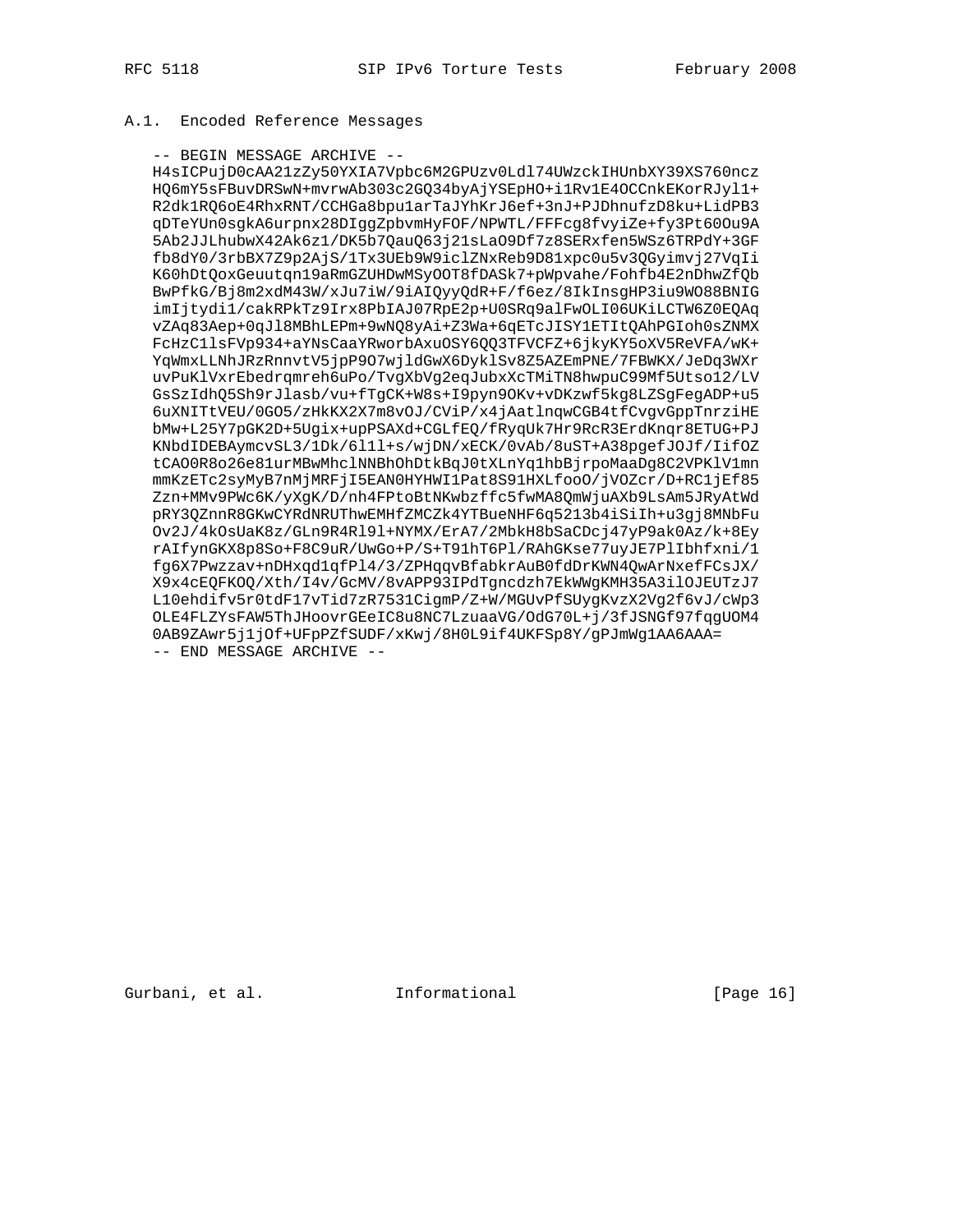Authors' Addresses

 Vijay K. Gurbani Bell Laboratories, Alcatel-Lucent 2701 Lucent Lane Rm 9F-546 Lisle, IL 60532 USA

 Phone: +1 630 224 0216 EMail: vkg@alcatel-lucent.com

 Chris Boulton Ubiquity Software Corporation Building 3 West Fawr Lane St Mellons Cardiff, South Wales CF3 5EA

EMail: cboulton@ubiquitysoftware.com

 Robert J. Sparks Estacado Systems

EMail: RjS@estacado.net

Gurbani, et al. 100 Informational [Page 17]